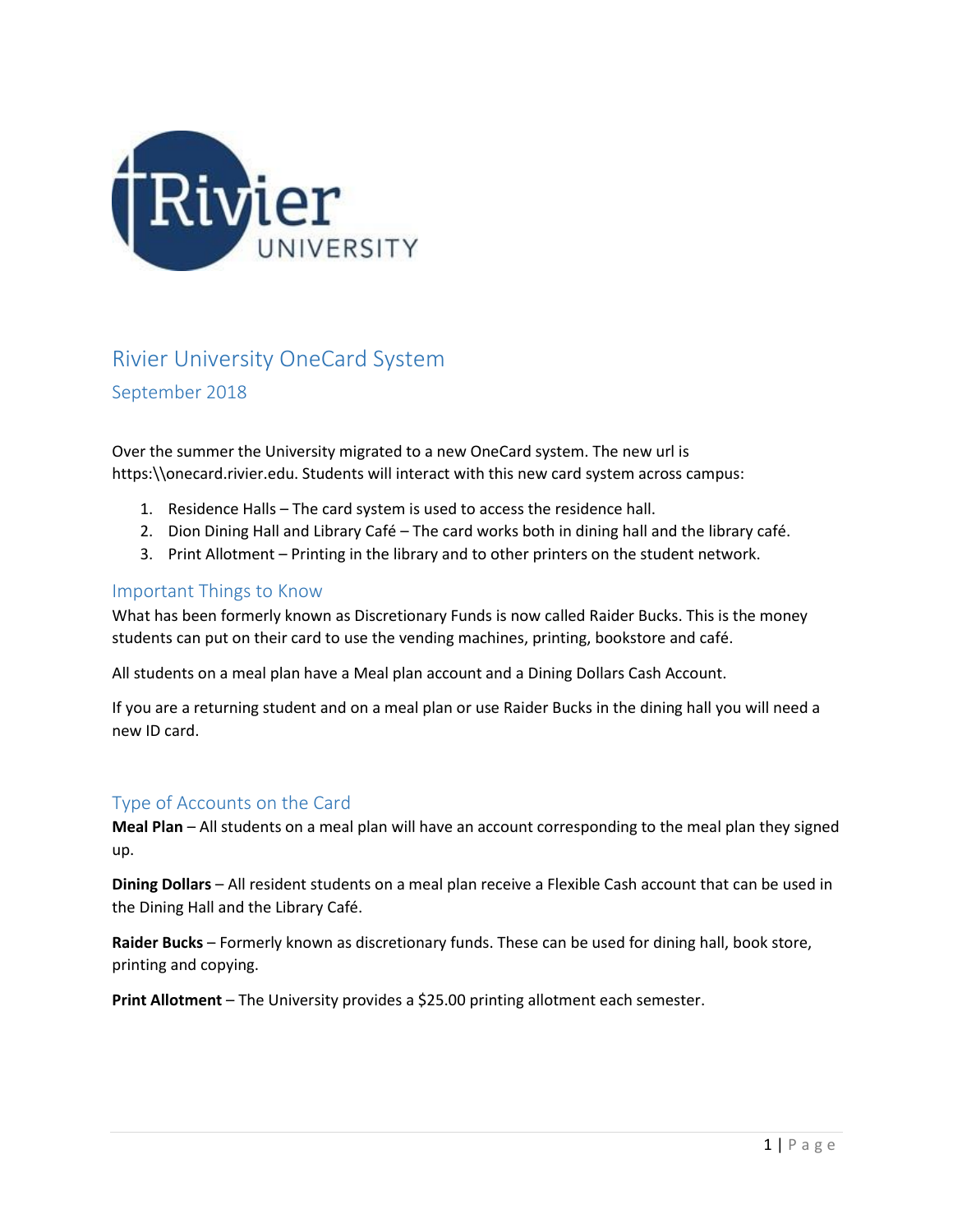## How do I get money on my card?

To put money on your card do the following:

- 1. Launch the onecard website at onecard.rivier.edu
- 2. Click on "LOG IN HERE" second button on the left side panel.
- 3. Login with your Rivier active directory credentials.
- 4. Your account balances will be displayed.
- 5. Use the menu on the left to navigate to the different options.
- 6. Use "Make a Deposit" to put money on your card:

| <b>6 ADD FUNDS</b>                |  |
|-----------------------------------|--|
| <b>A</b> LOG IN HERE              |  |
| <b>C</b> ACCOUNT MANAGEMENT       |  |
| <b>Balances and Transactions</b>  |  |
| <b>Request Money</b>              |  |
| <b>Make a Deposit</b>             |  |
| <b>Account Statements</b>         |  |
| PERSONALIZE                       |  |
| <b>Automatic Deposits</b>         |  |
| <b>Grant</b> additional access    |  |
| <b>Lost/Stolen Card</b>           |  |
| <b>Low Balance Notifications</b>  |  |
| <b>Change Guest Password</b>      |  |
| <b>C</b> NAVIGATE                 |  |
| <b>Frequently Asked Questions</b> |  |
| <b>Home</b>                       |  |
|                                   |  |

## Make a Deposit

Select the account **Raider Bucks** from the drop down.

Key in the amount of money to deposit. (A minimum of \$10.00)

Key in an email for the receipt.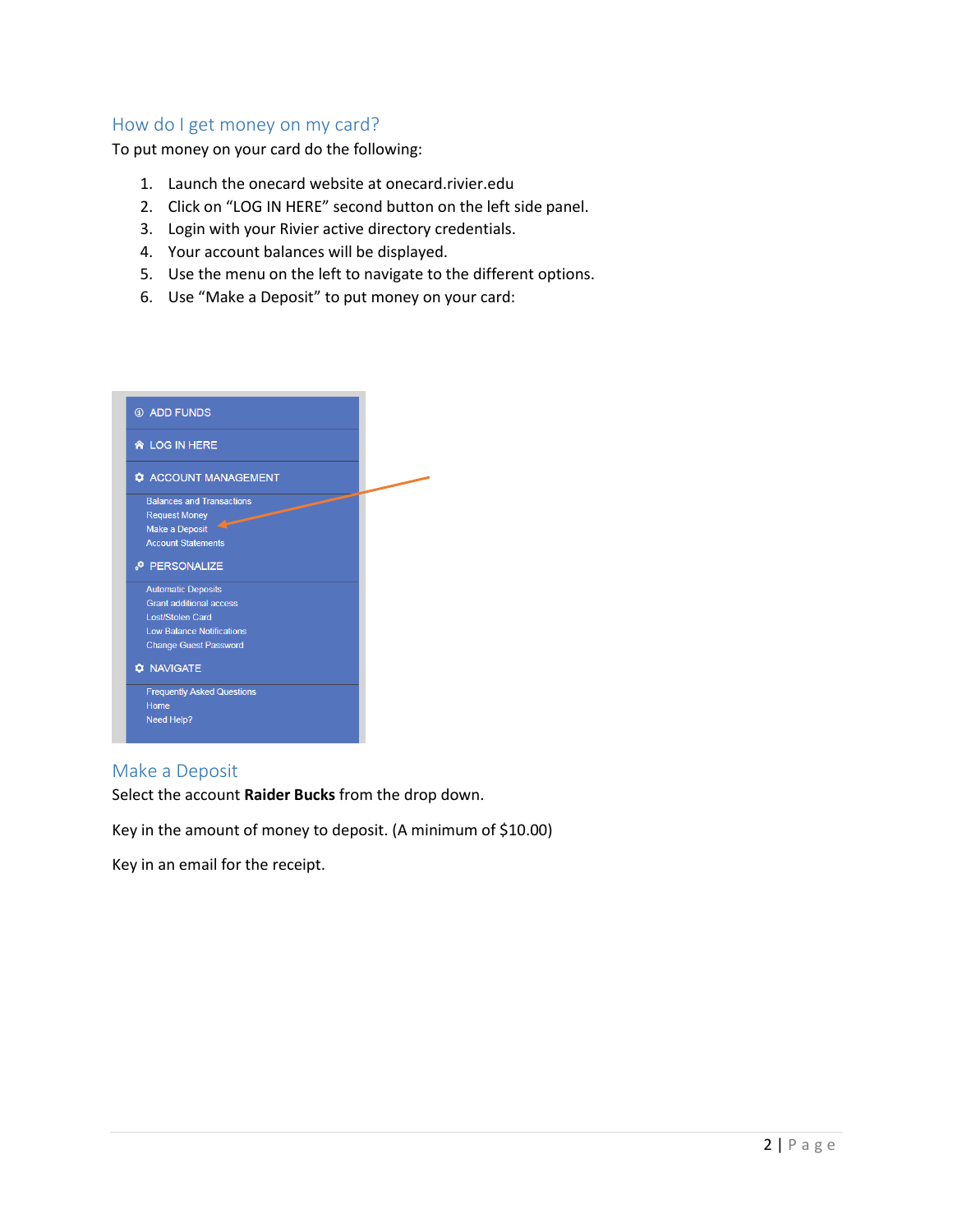#### Deposit with a credit card

| <b>Account</b>                   |  |
|----------------------------------|--|
| <b>Raider Bucks</b>              |  |
| <b>Amount</b>                    |  |
| 10.00                            |  |
| ÷                                |  |
| Email                            |  |
| HCROWELL@rivier.edu              |  |
| <b>Save payment information</b>  |  |
| <b>Enable automatic deposits</b> |  |
| <b>NEXT</b>                      |  |

Click the box to save payment information if desired.

Click the box to enable deposits if desired.

Click Next

Key in the Billing and Payment Details

Click Pay

Add Funds (This feature is designed for a guest to put money on your account) Select the account **Raider Bucks** from the drop down.

Key in the amount of money to deposit. (A minimum of \$10.00)

Key in an email for the receipt.

Deposit with a credit card

| <b>Account</b>                   |  |
|----------------------------------|--|
| Raider Bucks                     |  |
| <b>Amount</b>                    |  |
| 10.00                            |  |
|                                  |  |
| Email                            |  |
| HCROWELL@rivier.edu              |  |
| <b>Save payment information</b>  |  |
| <b>Enable automatic deposits</b> |  |
| <b>NEXT</b>                      |  |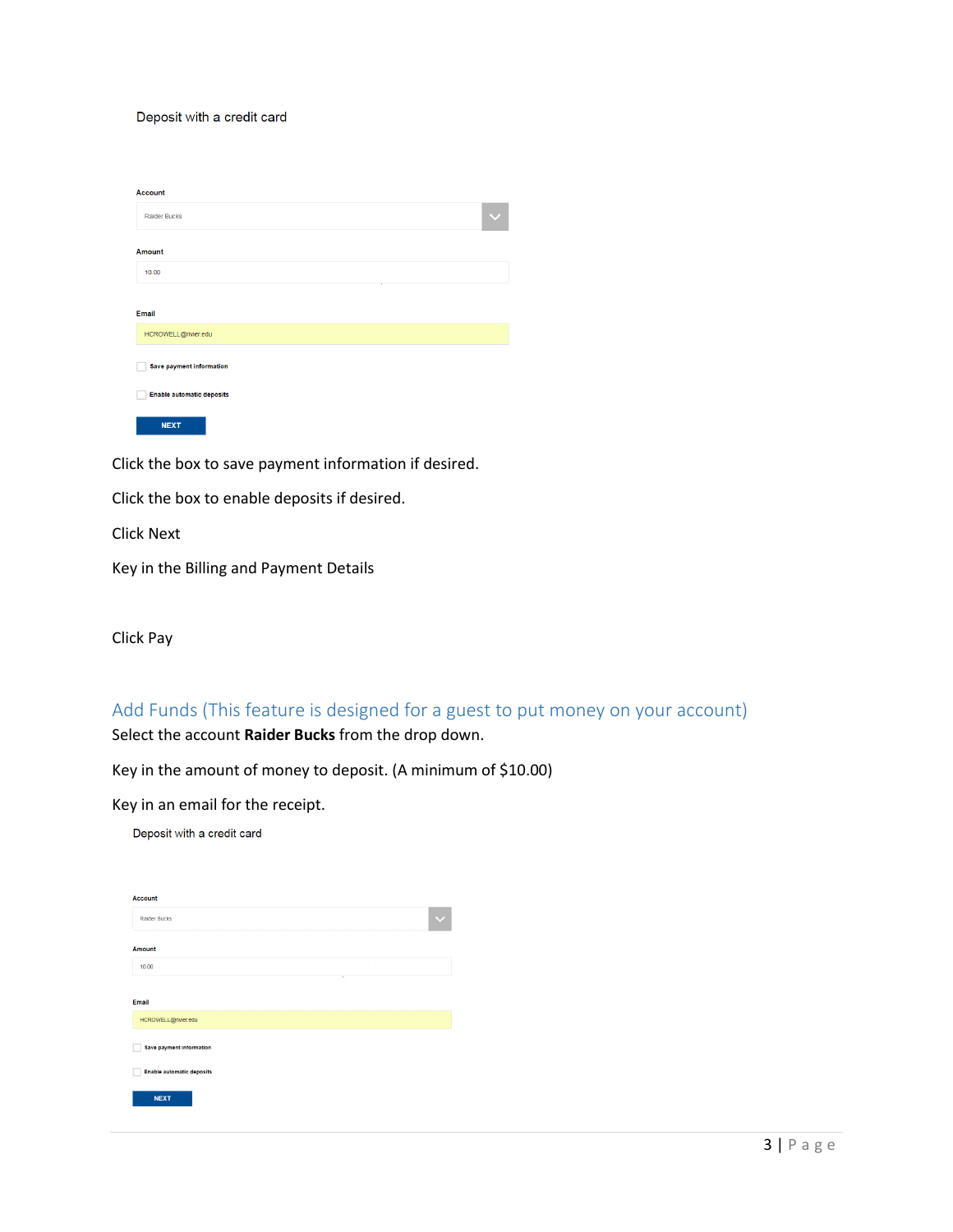Click the box to save payment information if desired.

Click the box to enable deposits if desired.

Click Next

Key in the Billing and Payment Details

Click Pay

## Balance and Transactions

This screen displays the activity on all of the activity accounts associated with your credentials.

## **Balances and Recent Transactions**

#### **Print Allotment**

| 8/23/2018<br>03:13PM | <b>Current balance</b>          | \$24.85            |
|----------------------|---------------------------------|--------------------|
| 8/22/2018<br>04:43PM | RL BW KONICA                    | $-0.05$<br>\$24.85 |
| 8/22/2018<br>04:41PM | RL LASER8                       | $-0.05$<br>\$24.90 |
| 8/22/2018<br>04:41PM | RL LASER1                       | $-0.05$<br>\$24.95 |
| 8/22/2018<br>04:02PM | <b>Test Print Account Reset</b> | 25.00<br>\$25.00   |
|                      |                                 | view more          |

### **Raider Bucks**

|  | 8/23/2018<br>03:13PM | <b>Current balance</b> | \$0.00 |
|--|----------------------|------------------------|--------|
|--|----------------------|------------------------|--------|

## Request Money

Use this form to ask someone to put additional money on your account. An email will be sent to them with directions. The person will need to know what your student ID is (A00000xxxxx). The email will come from Campus Card Online [noreply@jsatech.com](mailto:noreply@jsatech.com) with the subject "Rivier University Raider Bucks Replenishment".

view more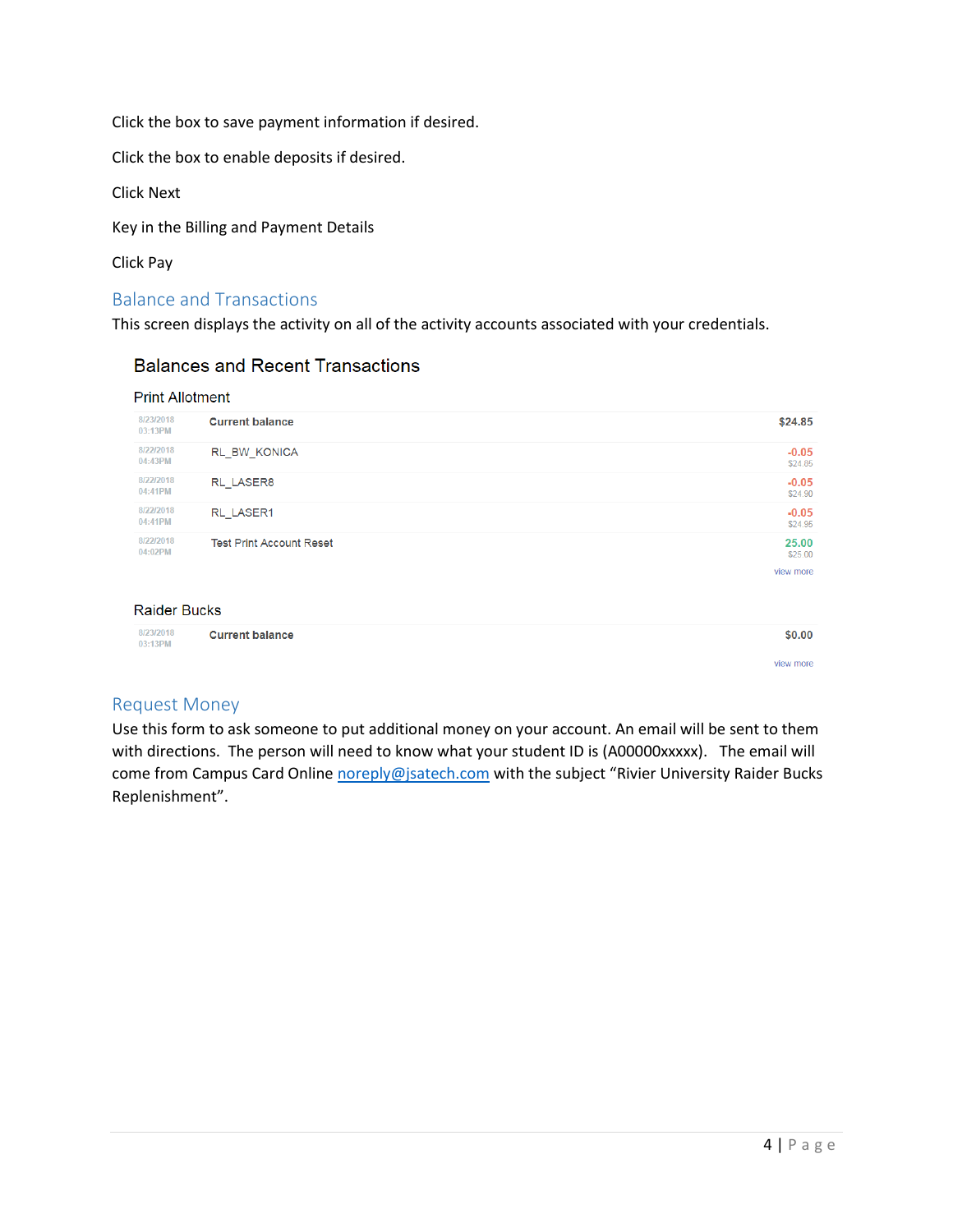#### Let Us Ask For Money For You

Using this form, we will send an email to the person you designate requesting funds be deposited on your behalf

| <b>Raider Bucks</b> |                                                                          |  |  |
|---------------------|--------------------------------------------------------------------------|--|--|
| <b>Amount</b>       |                                                                          |  |  |
| 100.00              |                                                                          |  |  |
|                     |                                                                          |  |  |
| Email               |                                                                          |  |  |
| Dad@home.net        |                                                                          |  |  |
|                     |                                                                          |  |  |
| <b>Message</b>      |                                                                          |  |  |
| HI Dad,             |                                                                          |  |  |
| Thanks,             | I'm hungry. Will you please put some more money on my Raider Bucks card? |  |  |
| Your daugher        |                                                                          |  |  |

Click the box to save payment information if desired.

Click the box to enable deposits if desired.

Click Next

Key in the Billing and Payment Details

Click Pay

Click Pay

#### Account Statements

Use the drop down to pick an account. Choose which month to preview activity and open whichever type of file desired. (View – display on the screen; PDF – output to a pdf that can be saved; CSV – will launch an Excel spreadsheet.)

#### Automatic Deposits

# Automatic Deposit Setup

## Automatically Deposit When Your Balance Is Low

Using this feature, you can automatically deposit money into your Raider Bucks account. When your balance falls below the minimum, your account will be automatically replenished. To set up automatic deposits for the first time, follow these steps:

1. Select the "Make a deposit" option and proceed with filling out the form. 2. Check the "Enable Automatic Deposits" box.

- 2. Select the desired deposit option. We recommend a minimum account balance of at least \$5.00.
- 3. Select your automatic deposit amount.
- 4. Enter your e-mail address, credit card information, and credit card expiration date.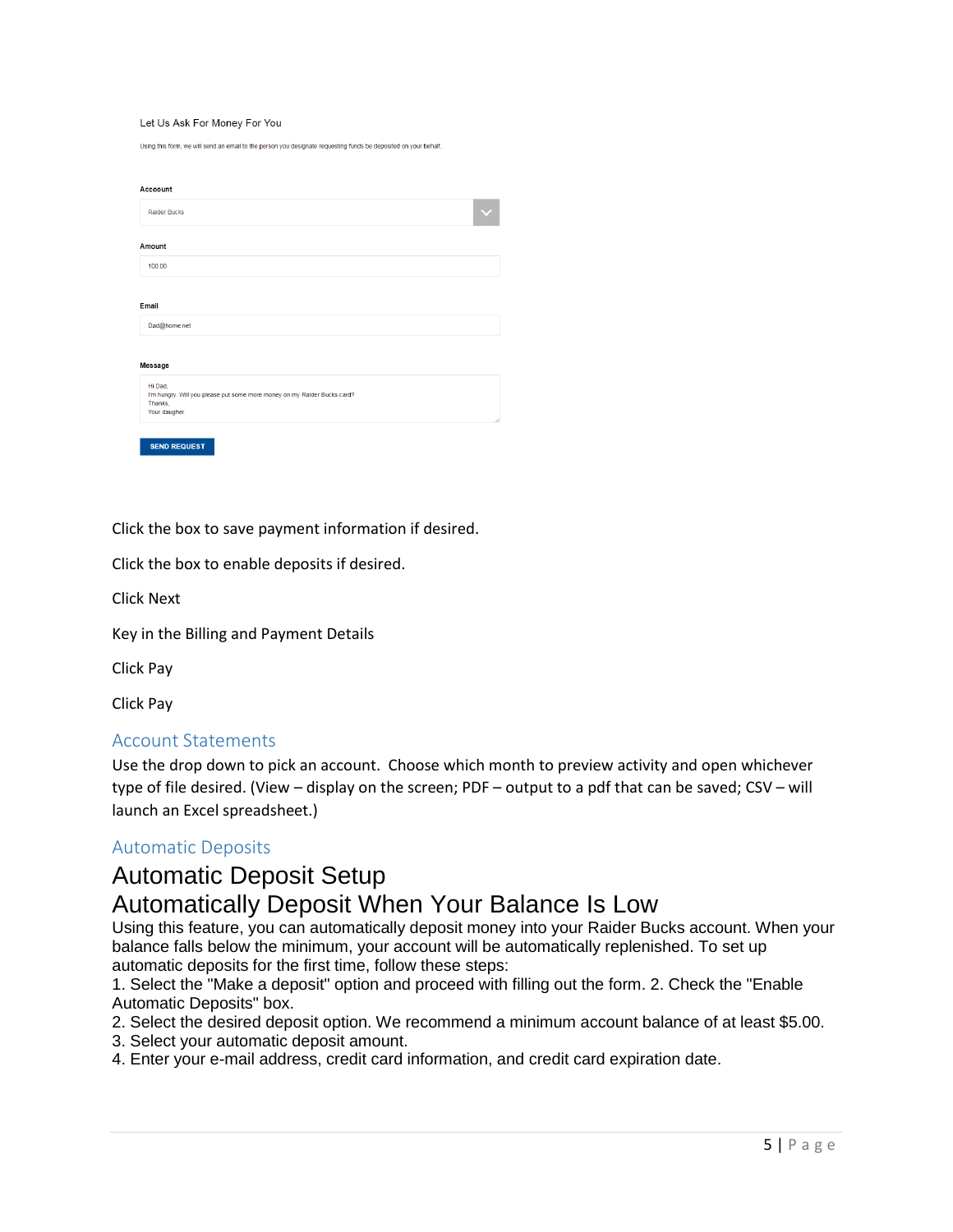## Grant Additional Access

This feature allows you to give access to parents or friends to your account. An email will be sent to the person listed in the email address. The email will provide directions to the

## **Parent/Guest Access**

Give parents and friends access to your account

You can use this page to let your parents or others have access to your account. They will get their own password and access, so they can view your activity and make deposits without your assistance

| $\overline{\checkmark}$  | Enabled               |               |
|--------------------------|-----------------------|---------------|
|                          |                       |               |
|                          | <b>Email Address</b>  |               |
|                          |                       |               |
|                          | dad@home.net          |               |
|                          |                       |               |
| L.                       | <b>View Statement</b> |               |
|                          |                       |               |
| $\overline{\mathcal{S}}$ | <b>Low Balance</b>    |               |
| $\overline{\checkmark}$  | <b>Guest Access</b>   |               |
|                          |                       |               |
|                          | <b>Request Money</b>  |               |
|                          | <b>Lost Card</b>      |               |
| u.                       |                       |               |
| $\overline{\checkmark}$  | <b>View Balances</b>  |               |
|                          |                       |               |
|                          |                       |               |
|                          | <b>ADD</b>            | <b>CANCEL</b> |

## Lost/Stolen Card

This link is a toggle that will allow you to report a lost or stolen card. Once it is set to lost it will remain that way until you login and reactiviate it by selecting this option again.

# Found Card?

Activate your lost or stolen card.

If you have found your card, activate here.



## Low Balance Notification

Choose a minimum balance you do not wish to go below. Choose who you would like to notify, inclduing yourself.